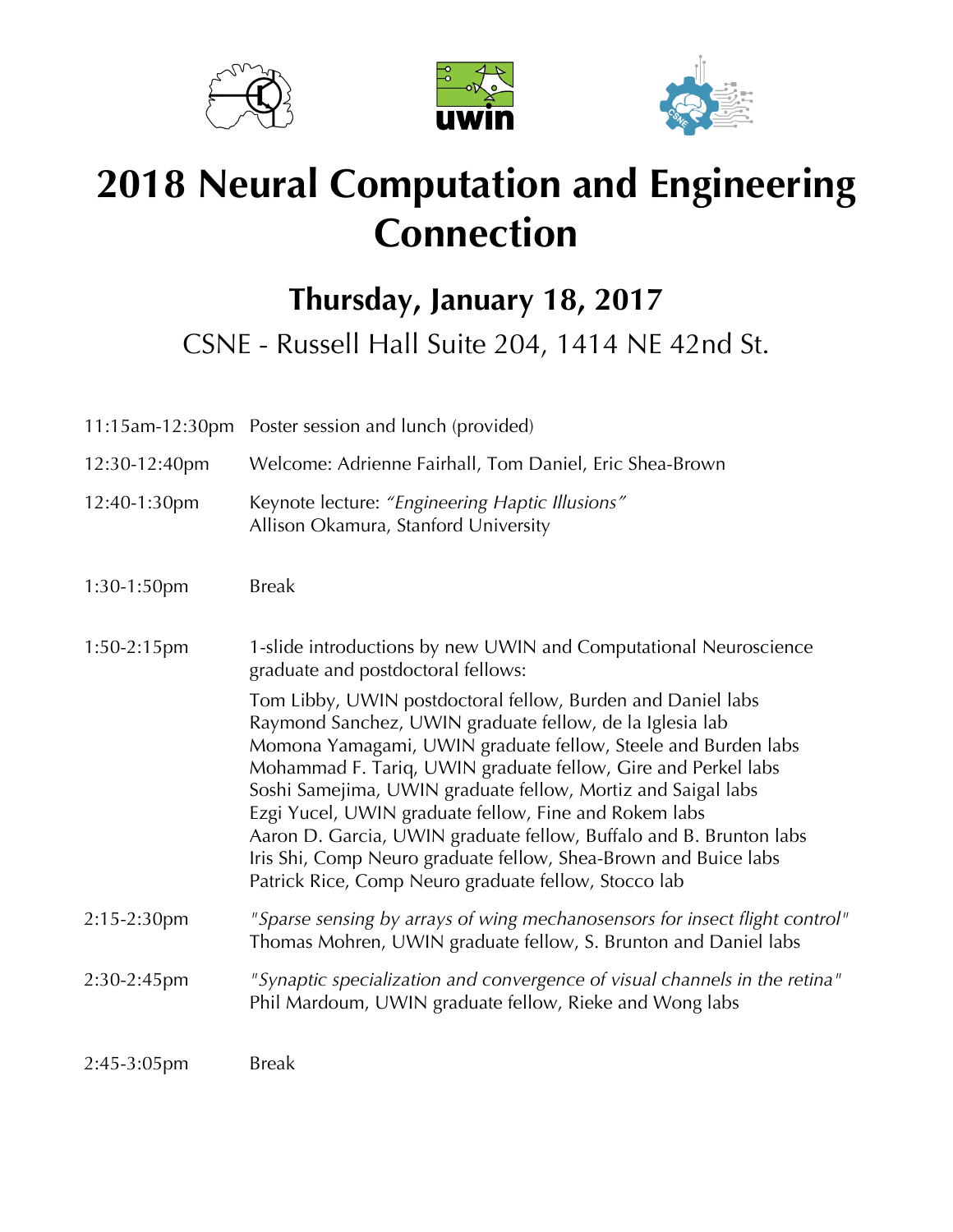| 3:05-3:20pm                   | "Visual learning and processing in the honeybee, Apis mellifera"<br>Claire Rusch, UWIN graduate fellow, Riffell lab                                                           |
|-------------------------------|-------------------------------------------------------------------------------------------------------------------------------------------------------------------------------|
| 3:20-3:35pm                   | "Engineering direct cortical stimulation in humans"<br>David Caldwell, UWIN/BDGN graduate fellow, Rao and Ojemann labs                                                        |
| 3:35-3:50pm                   | "Simulating Axon Health's Impacts in the Setting of Cochlear Implants"<br>Jesse Resnick, Comp Neuro graduate fellow, Rubinstein lab                                           |
| 3:50-4:05pm                   | "Rod-cone flicker cancellation: retinal processing and perception in<br>intermediate light"<br>Adree Songco-Aguas, Comp Neuro undergraduate fellow, Rieke lab                 |
| 4:05-4:20pm                   | "Spatiochromatic integration by V1 double opponent neurons"<br>Abhishek De, Comp Neuro graduate fellow, Horwitz lab                                                           |
| 4:20-5:00pm                   | Travel to Health Sciences Building (HSB) D-209 for the Inauguration of the<br>new UW Computational Neuroscience Center (UW-CNC)                                               |
| 5:00-6:15pm<br>(in HSB D-209) | A brief introduction about the ambitions of the CNC and the opportunities<br>in the field, from its faculty and directors                                                     |
|                               | Short talks about this unique moment in computational neuroscience from<br>thought leaders in the field at Google, Columbia, the Allen Institute for<br>Brain Science, and UW |
| 6:30-7:30pm<br>(in HSB G-207) | Reception in the inaugural CNC space                                                                                                                                          |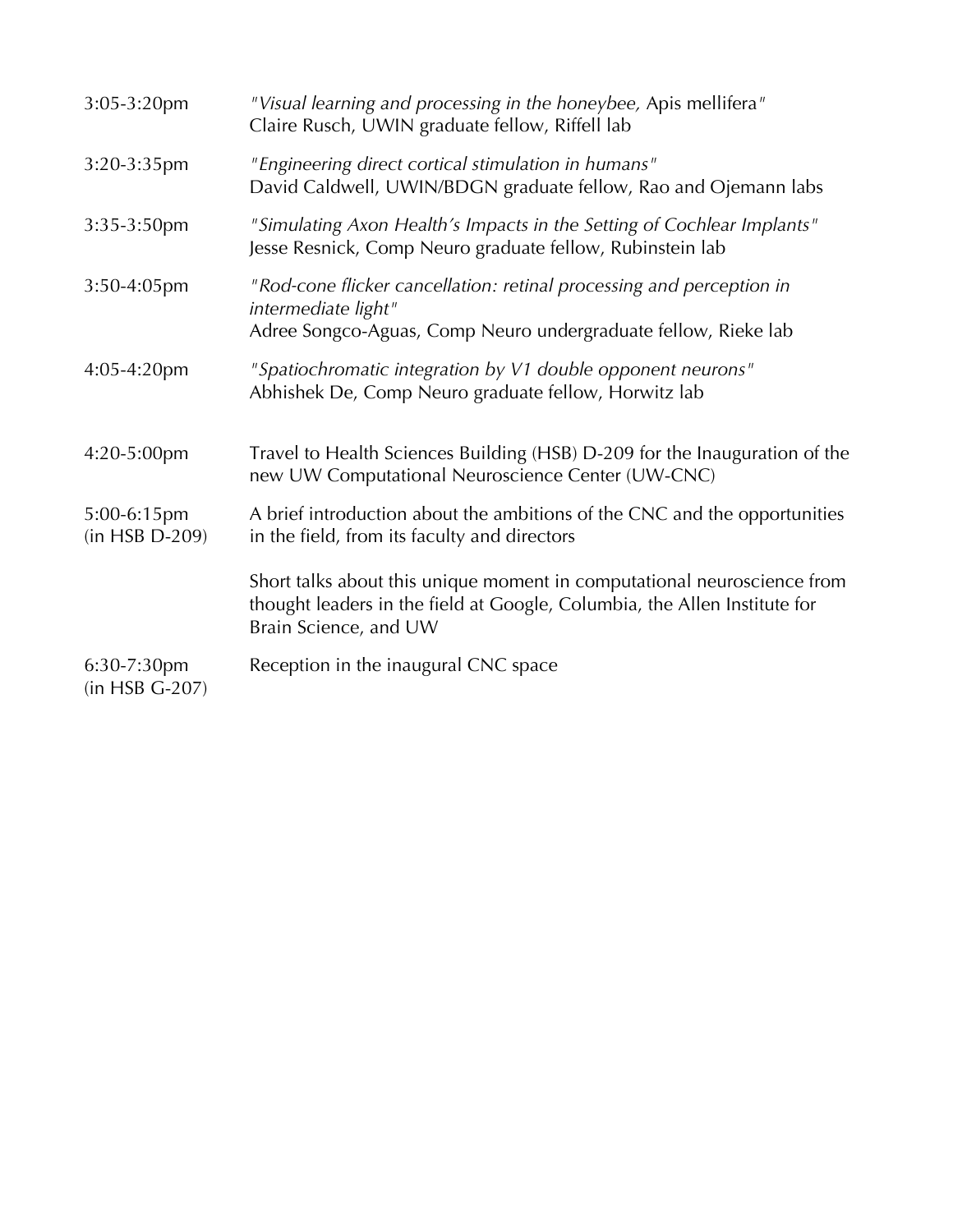





# **2018 Neural Computation and Engineering Connection**

### **Friday, January 19, 2017**

### UW Husky Union Building (HUB) Room 250 Early evening reception in HUB 145

| 8:30-9:30am                      | Neuroethics panel discussion and breakfast (provided)<br>Chair, Adrienne Fairhall<br>Participants include Tom Daniel, David Perkel, Beth Buffalo, Eric Shea-<br><b>Brown</b> |
|----------------------------------|------------------------------------------------------------------------------------------------------------------------------------------------------------------------------|
| 9:30-9:45am                      | <b>Break</b>                                                                                                                                                                 |
| 9:45-9:50am                      | Welcome and community updates<br>Adrienne Fairhall, Tom Daniel, Eric Shea-Brown                                                                                              |
| Session I<br>Chair: Beth Buffalo |                                                                                                                                                                              |
| 9:50-10:20am                     | "Behavioral Implementation of Mnemonic Processing"<br>Sheri Mizumori, UW Psychology                                                                                          |
| 10:20-10:50am                    | "Optogenetic stimulation leads to connectivity changes across sensorimotor<br>cortex in non-human primates"<br>Azadeh Yazdan, UW Bioengineering & Electrical Engineering     |
| 10:50-11:10am                    | <b>Break</b>                                                                                                                                                                 |
| 11:10am-12:00pm                  | Keynote lecture: "Emergence of dynamically reconfigurable hippocampal<br>responses by learning to perform probabilistic spatial reasoning"<br>Ila Fiete, UT Austin           |
| 12:00-1:00pm                     | Lunch (provided)                                                                                                                                                             |